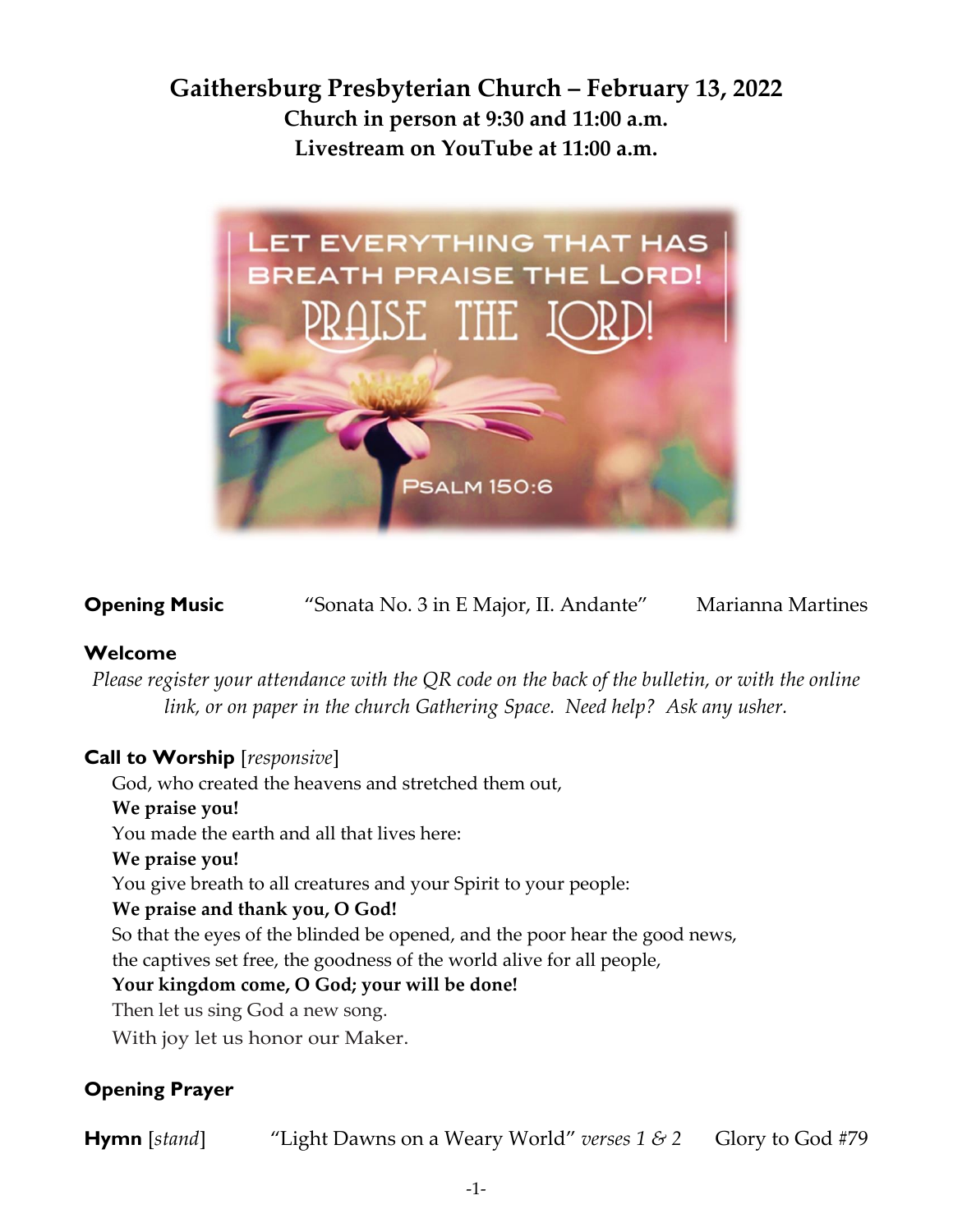## **Call to Confession**

## **Prayer of Confession** [*together*]

**Heavenly God, you gifted this world and made us stewards of it, gave us family from many lands put your word upon our hearts. We think only of ourselves and the blessings of our lives, forgetting that your grace and love are for the benefit of all. Forgive our selfishness, enlarge our vision, and enable us to be your faithful servants. In Jesus' name, Amen.**

[*Silence for Personal Prayer*]

## **Assurance of Pardon**

## **We Listen to God's Word**

## **Children's Message** Carolyn Hayes

**Sung Response "**Lord, Listen To Your Children Praying" Glory to God #469 *Children and youth stay in worship today. Children can be picked up after church in Room 30/31 or Room 32/33. At 11:00, youth will be released from class to find you.* 

## **Scripture Exodus 13:1–10**

<sup>13</sup>The Lord said to Moses: <sup>2</sup>Consecrate to me all the firstborn; whatever is the first to open the womb among the Israelites, of human beings and animals, is mine.

<sup>3</sup> Moses said to the people, 'Remember this day on which you came out of Egypt, out of the house of slavery, because the Lord brought you out from there by strength of hand; no leavened bread shall be eaten. <sup>4</sup>Today, in the month of Abib, you are going out. <sup>5</sup>When the Lord brings you into the land of the Canaanites, the Hittites, the Amorites, the Hivites, and the Jebusites, which he swore to your ancestors to give you, a land flowing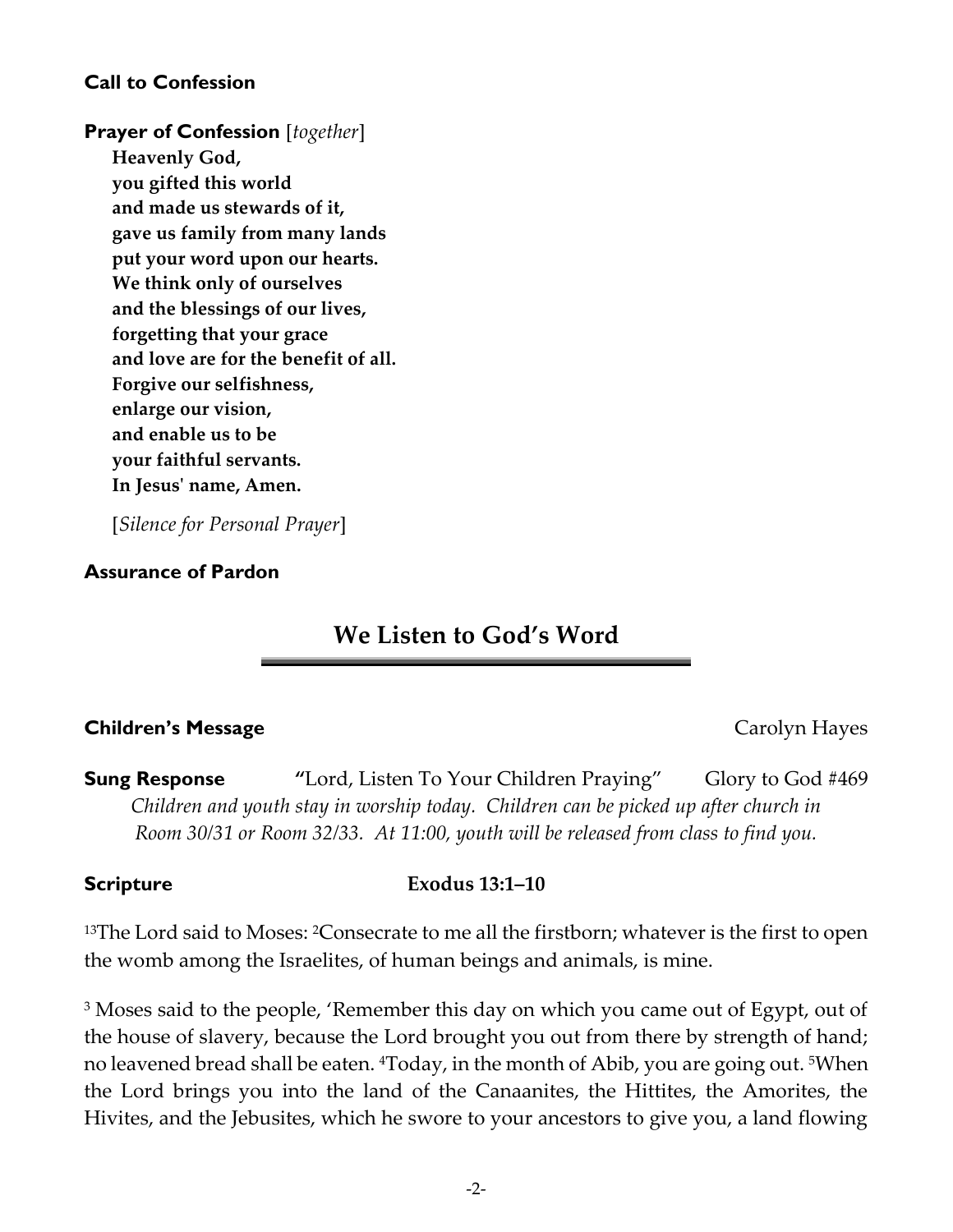with milk and honey, you shall keep this observance in this month. <sup>6</sup>For seven days you shall eat unleavened bread, and on the seventh day there shall be a festival to the Lord. <sup>7</sup>Unleavened bread shall be eaten for seven days; no leavened bread shall be seen in your possession, and no leaven shall be seen among you in all your territory. 8You shall tell your child on that day, "It is because of what the Lord did for me when I came out of Egypt." <sup>9</sup> It shall serve for you as a sign on your hand and as a reminder on your forehead, so that the teaching of the Lord may be on your lips; for with a strong hand the Lord brought you out of Egypt. 10You shall keep this ordinance at its proper time from year to year.

## **Acts 2:41–47**

<sup>41</sup>So those who welcomed his message were baptized, and that day about three thousand persons were added. 42They devoted themselves to the apostles' teaching and fellowship, to the breaking of bread and the prayers.

<sup>43</sup> Awe came upon everyone, because many wonders and signs were being done by the apostles. 44All who believed were together and had all things in common; 45they would sell their possessions and goods and distribute the proceeds to all, as any had need. <sup>46</sup>Day by day, as they spent much time together in the temple, they broke bread at home and ate their food with glad and generous hearts, 47praising God and having the goodwill of all the people. And day by day the Lord added to their number those who were being saved.

Holy Wisdom, Holy Word. **Thanks be to God.**

**Sermon The Origins of the Church Potluck** Rev. Mary Austin

## **We Respond to God's Grace**

**Hymn/Music for Reflection** "All Are Welcome" *verses 1, 3, 5* Glory to God #301

**Invitation to Generosity and Prayer of Thanksgiving**

**Prayers of the People**